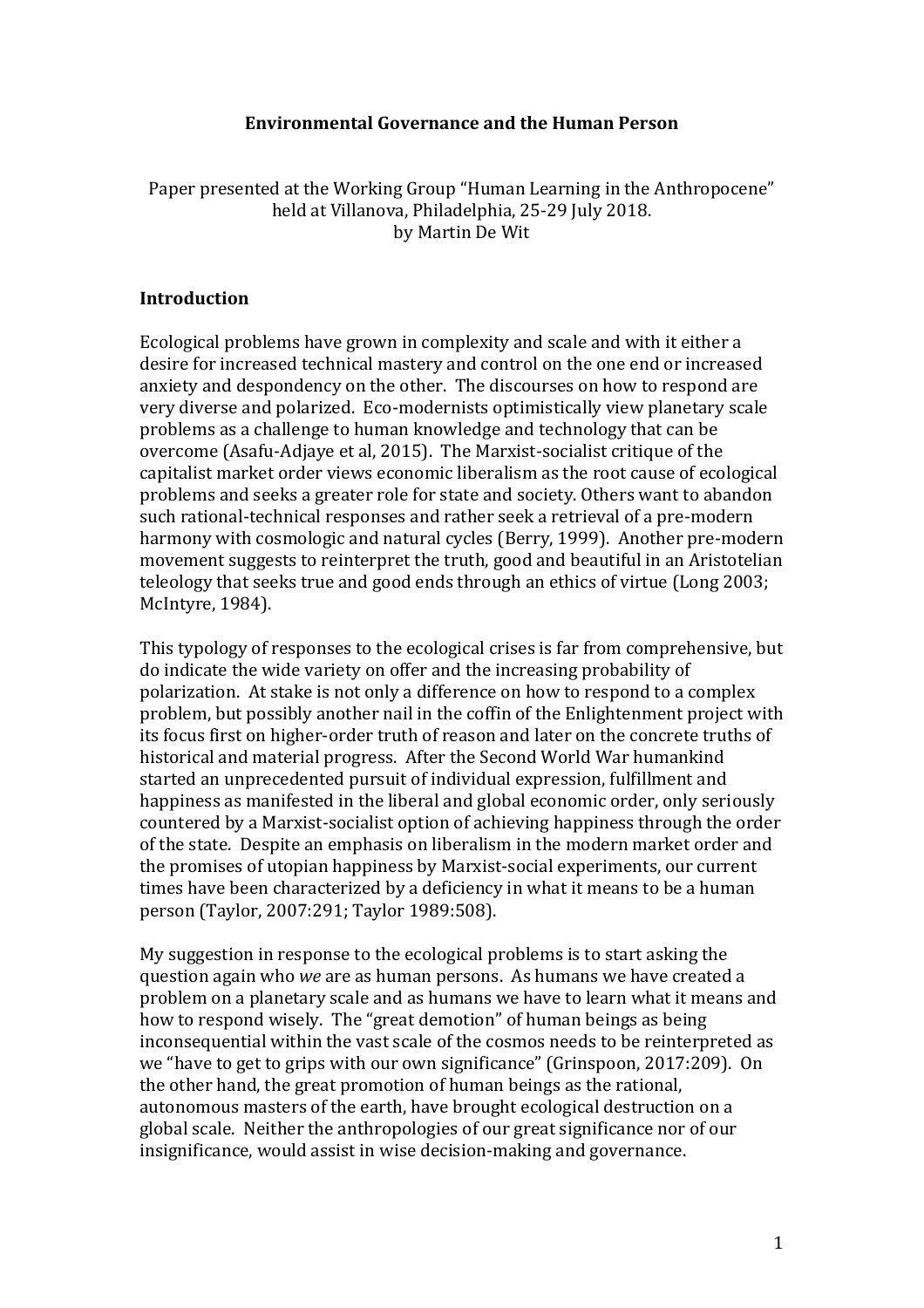In this paper I will trace the importance of the retrieval of the human person in the field of environmental governance. The argument presented here is that it is futile to attempt environmental governance in the face of planetary scale ecological problems without an explicit place for personal human agency and lived experiences in relation to others. The paper concludes with some implications for human learning.

## **Environmental Governance**

In the mid 20th century environmental problems were left to the state to deal with mainly through direct environmental regulations. With the increasing complexity and scale of environmental problems the institutional forms of environmental governance in the Western world broadened to include not only the state, but also markets and communities. The focus shifted towards "restructur[ing] agent-level incentives and attitudes towards the environment" and an acceptance of the "logic of efficiency" in achieving goals of environmental conservation and sustainable development (Lemos and Agrawal, 2006:311). State-directed control became enthusiastically replaced in the 1990s and 2000's by partnerships between the state and market actors (public-private partnerships) or between market actors and communities (payments for ecosystem services) or between the state and communities (community based natural resource management). The 19th century optimistic dream that a state can govern with confidence by controlling a "universe of facts" has long dissipated and replaced with a focus on changing the behaviour of agents in markets in the name of "efficient global governance" (Mazower, 2012:427).

The idea of governance as outlined above is in a predicament. Fuelled by both the financial crises and intensification of the ecological crises on a global scale, modern economic liberalism is increasingly challenged by those who have not received the goods and by those who are on the receiving side of ecological destruction. Grandiose targets such as the Paris agreement go largely unmet, and between half to two-thirds of the (mainly) middle class Western population have just been treading water for a full generation already (Luce, 2018:13). States operating in the modern liberal economic order are not strong enough to meet the demand for public goods, such as environmental quality, education and health care.

With the rise of populism against the global economic order, the scientific (read environmental economic) approach to environmental governance is experienced as being under attack and framed as an ideological battle for environmental management (McCarthy, 2018). Tying responsible environmental governance to the universal acceptability of the modern economic order is a statement of faith in progress though. In fact, it is shortsighted not to look at the evidence of the changing world order and to discern what the effects on environmental governance will be. Although the mainstream economic approach to environmental management and policy has become accepted in the new green economy, a deeper critical reflection on the discipline has also emerged (De Wit, 2016). A discernable shift is taking place in economic thinking which has deep historical roots that has been perpetuated by the financial and ecological crises,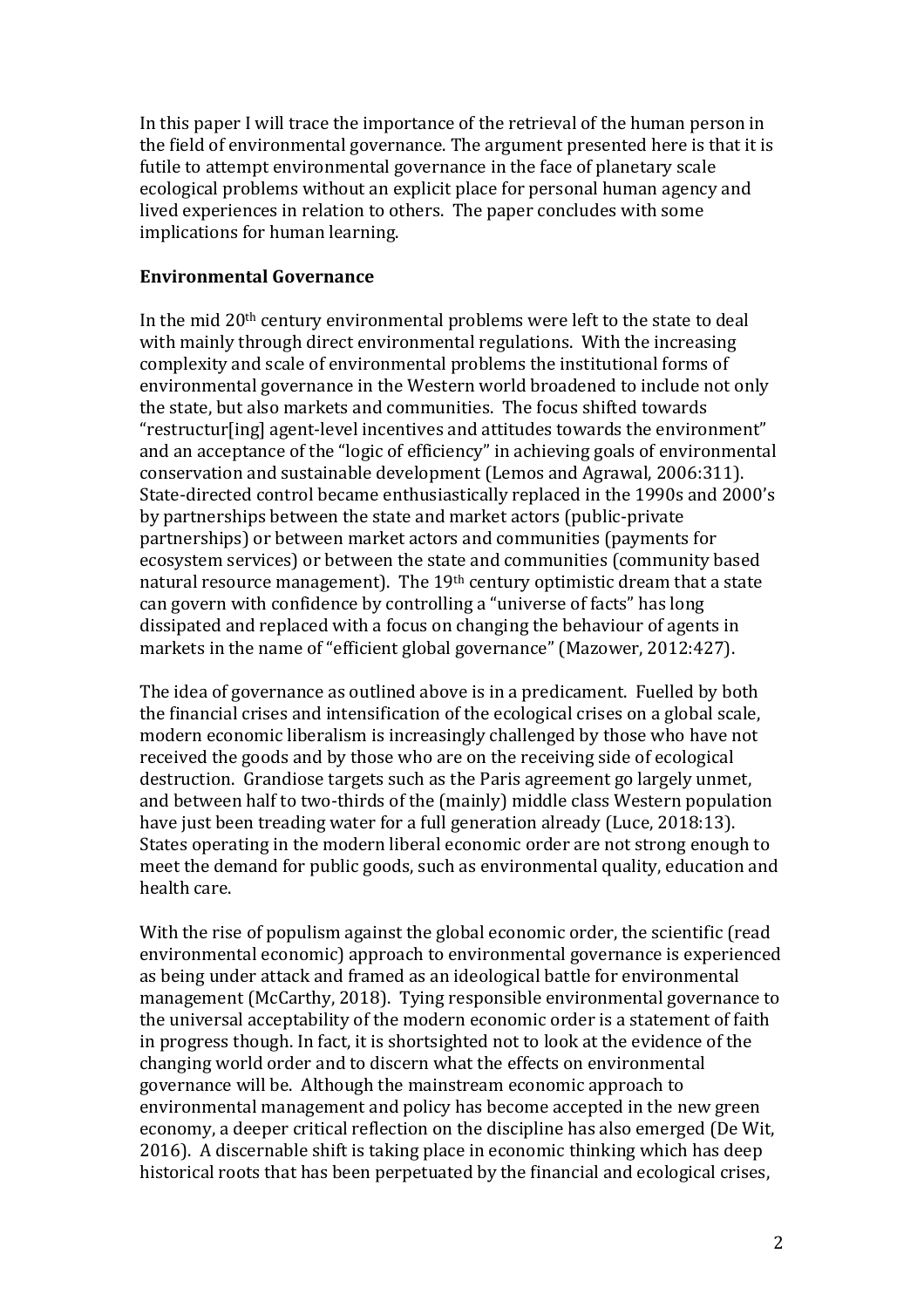although the full effect on economic policy and practice still remains to be seen (De Wit, in process). It is more likely that the foreseeable future will be dominated by a clash between alternative visions on global order, and by implication the approaches taken to planetary-scale ecological problems. Much of contemporary politics and academic reflection on global political order include alternative ideas of the good or the truth, over and above the more familiar question on who will reap the benefits and who will pay the costs of socio-political and ecological transitions. In this clash of philosophies and the systems humans have created, attention to the human person, who is ultimately affected by social, political and economic change and ultimately in the position to respond to such changes - whether as individuals, or members of households, businesses, communities, cities, regions or nations –needs to remain a crucial focus of attention.

Although developments and debates on the global social and political order are important, they do tend to focus on what is defined at a global systems-level at the expense of the human person. For example, decisions in the modern economic order are reduced to that which is functional and instrumental and primarily focussed on what is perceived to be good for the individual self. Identity politics changes the focus to what is perceived to be good for communities or nations bound together by religion, race or social background at the exclusion of other persons. Marxist-socialist options subordinate the person to the good as perceived by society or by the state. A philosophy of ecological harmony subordinate human persons to what is perceived to be the natural and harmonious good of the cosmological or natural cycles. In the battle for supremacy of systems of ideas in the 21<sup>st</sup> century, the question who the human person is could easily be overlooked in formulating a response.

Placing human persons central in responding to planetary ecological problems can easily meet resistance from those positions that have diagnosed the free, individual consumer as the root cause of ecological problems in the first place. Such attacks are misdirected. The retrieval of personal human agency in environmental governance does not mean to endorse egoistic individual dominion and exploitation of the environment. Placing the human person central must also not be confused with the argument for the retrieval of individual liberalism as manifest in the modern liberal market order (De Wit, 2018; McMurray, 1969).

## **The Human Person**

Many philosophers and theologians have attempted to answer the question who the human person is. I will only focus here on the contributions of Kierkegaard, Nietzsche and the 20th century Scottish philosopher John Macmurray. In a rejection of any totality, the existential philosopher Kierkegaard was faced with the terrible prospect of the lone individual trembling with fear, ending life "shattered to pieces by the shock of eternity" (Caputo, 2013:196). He observed that people would rather submit to totality than to make hard choices between opposites in life that cannot be reconciled or reasonably synthesized. Nietzsche despised meekness and ended with a heroic individual with a "will to power",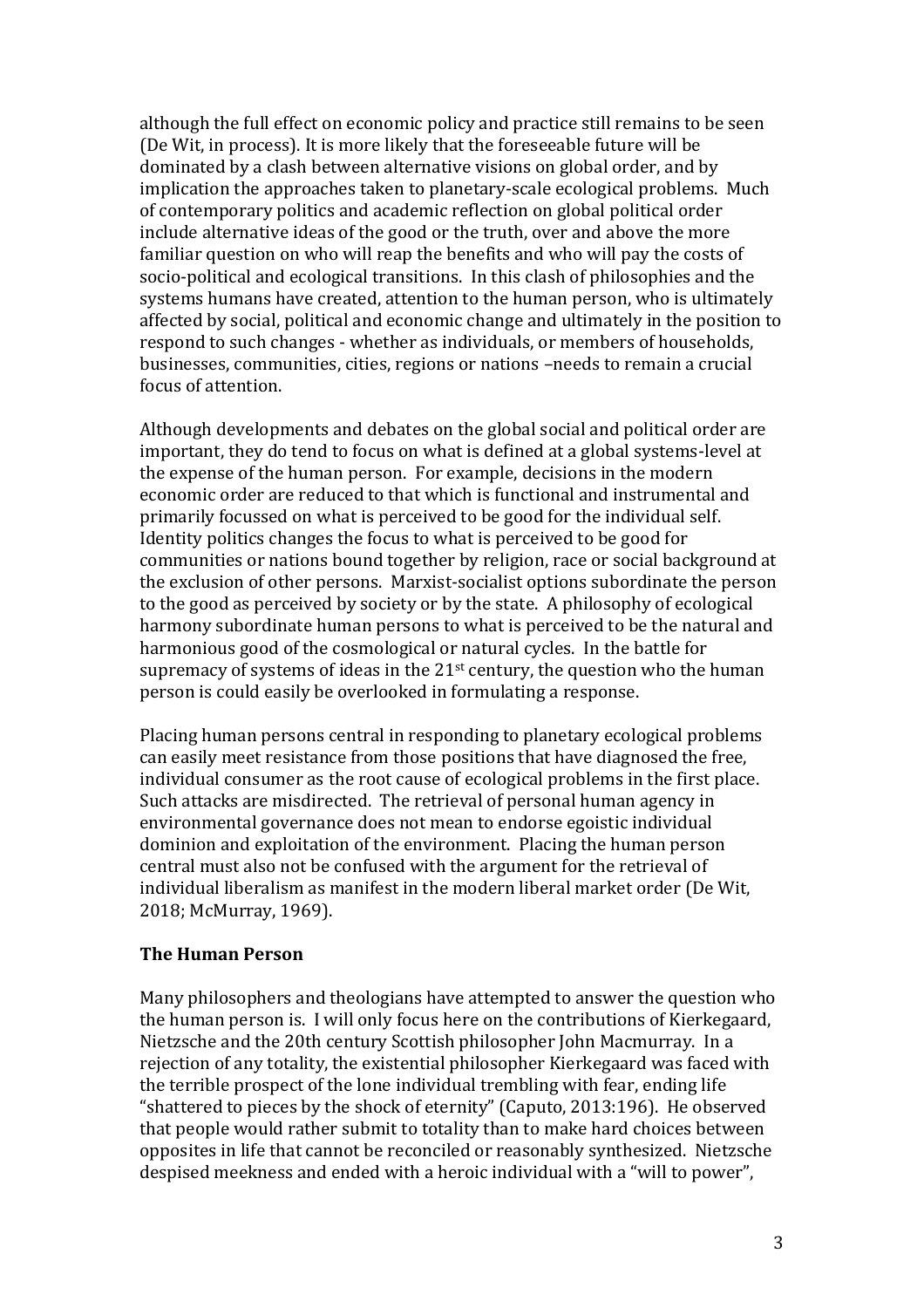with humans dominating their environment, rather than adapting to it (Caputo, 2013:184). Kierkegaard's anxious individual submits to the totality of the system to avoid loneliness, without an option towards finding fuller personhood in relation. Nietzsche's lone individual heroically faces the abyss facing her own self-destruction also without the consolation of relation. In the 19th and 20th century quest to understand the self, existential philosophers such as Kierkegaard and Nietzsche embodied respectively a sickness to death and heroic self-destruction. What these two existential philosophers embodied was that there is literally no life in defining a lone individual as the self. In the mid 20th century after the shock of totalitarianism has sunken into the psyche of modernity, the philosopher John Macmurray (see also Martin Buber) came to conclusion that the form of the self is neither substance (mechanical), nor organism (biological), but a person. As Macmurray states, this came with two realizations: first, that the self was conceived not as a subject, but as an agent, and second, that the self could not be understood as an individual "I", but only in relation to others, the "you and I" (Macmurray, 1969:38). Human persons are not just thinking subjects, but are acting persons who find unity in relation to others. Action and thinking belong together; knowledge is gained in action and is not knowledge about an object (Macmurray, 1969:91). Furthermore, the self finds personal unity in relation to others, not to systems or orders that represent the world as a unitary process or system. Natural laws (esp. in economics and the social sciences) should always be qualified with the phrase "given that nothing else interferes", as interference does come from agents and their intentions.

## **Importance for human learning on complex problems**

The view of the self as an agent and a person-in-relation has important implications for human learning in complex problems. First, learning is not done by a subject standing over and against the object where knowledge gained is seen as purely subjective or mental and without any causal effects on the object. Learning cognitively to deal with complex problems involves action in the real world. The person operates in the world and by doing so changes the world. There remains a place for subjective theoretical activity, but practical experience is what drives the questions theory seeks to answer (Macmurray, 1969:102).

Second, failure to act as a human person is primarily a condition of relational disorder. The maintenance and development of relationships counter the inertia of natural and social systems towards treating human persons ultimately as objects in pursuit of a greater ideal good of the system. A true awareness and knowledge of the other mitigates against such idealism (Macmurray, 1969:107). It is precisely in embodied actions of an agent upon others where knowledge is gained. One agent cannot prescribe or determine who the other is or to what idealized system the other should aspire or live up to, because the other is also an agent. Action leading to change is only really possible when the other is not reduced to a substance or organism, but allowed to be a true human person.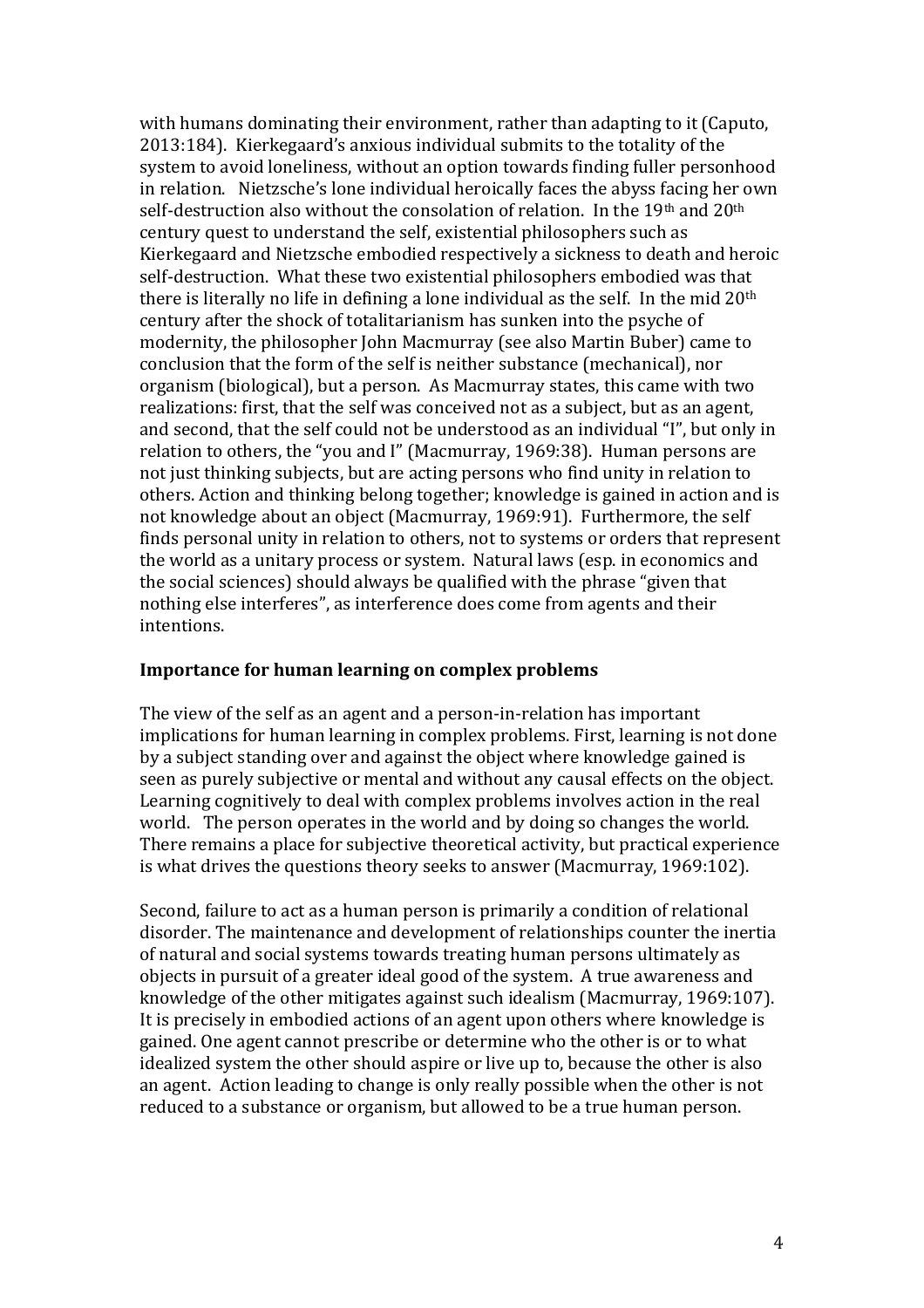## **Conclusion**

Change in the face of complex ecological problems at increasingly larger scales is possible and the future remains open to human learning and action. The concreteness of action in the real world ultimately comes from human persons, and not from the inevitability of historical progress or the universality of pure reason, or contained by so-called iron laws as observed in nature or in society. Human persons cannot resign to fate, but would need all the wisdom to .

Environmental governance has increasingly accepted the modern economic approach in the last few decades. The modern liberal order is now increasingly challenged worldwide. It has been argued here that for environmental governance to remain constructively engaged in such a changing world it will be fruitful to better understand the form of the personal. Real-world learning processes that aim to gain knowledge in action and is defined by fruitful personal relations would be a good start. If there is one thing that can be learned from the rise of populism is that the post-war social and moral order of liberal democracy and global economic order in the West is not guaranteed and that it should not be left to resolve itself in any form of idealism.

## **References**

- Asafu-Adjaye, J., Blomqvist, L., Brand, S. et al. 2015. An Eco-modernist Manifesto. *Internet*[: http://www.ecomodernism.org.](http://www.ecomodernism.org/) Accessed: 1 March 2018.
- Berry, T. *The Great Work. Our Way into the Future*. New York: Bell Tower.
- Caputo, J.D. 2013. *Truth. Philosophy in Transit*. London: Penguin Books.
- De Wit, M.P. In process. The Shifting Mind of Economics. In: Jan Visser (eds) Brill.
- De Wit, M.P. 2018. *Environmental Governance, the Human Person and Social Order: A Reinterpretation*. Inaugural lecture presented at Stellenbosch University, 7 June 2018.
- De Wit, M.P. 2017. Another Look at Economic Approaches to Environmental Management and Policy with Reference to Developments in South Africa. *South African Journal of Economics and Management Sciences*, 19(5): 690- 701.
- Grinspoon, D. 2016. *Earth in Human Hands. Shaping our Planet's Future.* New York, Boston: Grand Central.
- Lemos, M.C. and Agrawal, A. 2006. Environmental Governance. *Annual Review of Environment and Resources*, 31: 297-325.
- Long, D.S. 2003. *Divine Economy. Theology and the Market*. Reprint. London and New York: Routledge.
- Luce, E. *The Retreat of Western Liberalism*. London: Abacus.
- MacIntyre, A. 1984. *After Virtue*. Notre Dame, IN: University of Nortre Dame Press.